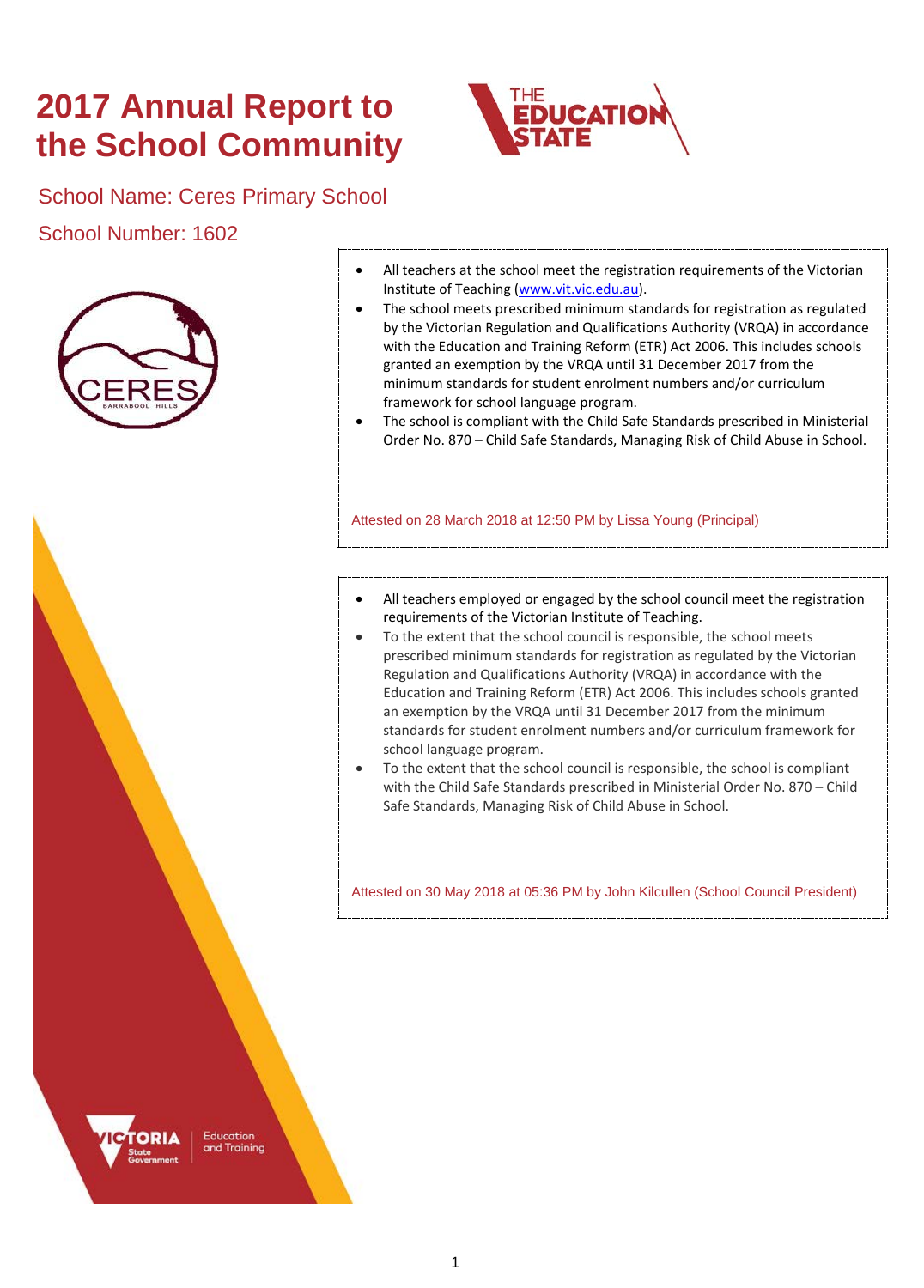



# **About Our School**

### School Context

Ceres Primary School is an exciting, stimulating and vibrant school located 10km from Geelong, in the picturesque surrounds of the Barrabool Hills. Our school has modern facilities, which includes 2 brick classrooms, 2 new environmentally controlled double portables, as well as a large classroom and resource room. We have also be informed of Capital Works funding for a new permanent double classroom. Our spacious and attractive grounds give students the opportunity to be environmentally conscious. We are committed to continuous improvement and attaining distinction in teaching and learning at every level. We have an enrolment of 117 with our students coming from our immediate area and a wide catchment area including Moriac, Waurn Ponds, Highton, Newtown, Geelong West, Barrabool, Batesford and as far away as Lara. We provide quality-learning programs in all other curriculum areas. Specialist programs encompass LOTE, Music, Art, PE & Health, Science and Library programs to ensure student strengths and talents are addressed. Our programs are designed to cater for the individual needs of a diverse range of students, with prominence on catering for the whole child, provision of a nurturing environment and challenging students to do their best. Emphasis is on inquiry-based learning and explicit teaching to the point of need through fluid groupings, with a strong commitment to Values Education (Super 7). Technologies are embedded within the curriculum to facilitate exciting and engaging learning programs to meet students' individual needs with an innovative "Bring your own" program. We currently have 9 staff members, which includes a Principal, 6 full time teaching staff (2 CT2:6, 2 CT2:2, 1 CT1:4, 1 CT1:3), 4 education support staff and 2 non-teaching staff (administration). Once a week we employ a LOTE, PE, Art, Music and Science teacher for our Extra Curricula programs. Our current leadership structure includes 1 Principal, Leaders for each section of the school (Junior, Middle & Senior) and Leaders for English, Maths, Student Wellbeing, Staff Wellbeing, Assessment & Reporting and ICT. We continue to promote student voice and participation in which Grade 5 and 6 students have leadership responsibilities; Junior School Council, Student Leaders and House Captains. There is a strong relationship between parents, staff and students, with a high level of parent participation on School Council, as classroom helpers, in fundraising, buildings and grounds development and community social activities.

### Framework for Improving Student Outcomes (FISO)

Within the Framework for Improving Student Outcomes our main area of development and focus is in Excellence in Teaching & Learning (building practice of excellence & curriculum planning and assessment). We have also had the focus of Positive climate for learning (setting expectations and promoting inclusion) Effective teaching in every classroom is achieved through managing response rates during questions, use of open and closed questions in writing conferences and the use of individual goals. Students were also exposed to a range of strategies to elicit deep thinking. Conferencing for individuals and clinic groups are used, with particular emphasis for regularity for our "At risk" students. Raising teacher capacity is being achieved through targeted Professional Learning in Thrass and use of concrete aids.

### Achievement

Student Learning Performance is strong at Ceres Primary School, evident from our Teacher Judgements and our pre and post assessments; demonstrating Similar levels to other Primary Schools in English and higher results to other schools in Mathematics. Our Naplan data shows our school achieving similar to other schools in 2017 in all areas; Year 3 & 5 Reading and Numeracy. When looking at the Naplan Learning Gain, the gain of students from Year 3 to year 5, once again we have shown pleasing results. Reading, Numeracy and Writing data shows 56% of medium gain for students, with the highlight of Grammar & Punctuation having 56% for high gain and Spelling close with a 44% high gain (both being a focus for the year). The data also has a gain of 33% in both reading and numeracy in the high gain areas. Our focus will continue to be on Writing, and Grammar & Punctuation in order to lessen the gap for the few students who have shown low gain in these two areas. All student's learning needs are continuing to be monitored and prioritise through weekly data conversations, individual goal setting and teaching to the point of need. The Curriculum Framework implemented in 2017 was AusVELS.

### Engagement

The school has a solid transition program in place for our Foundation students, Year 6 students and students who enrol throughout the year, with whole school transition days and data hand-over days for staff. The School Survey, completed by staff, shows achievement well above All Primary Schools data, with Collective Focus on student learning data being 97.22%, Guaranteed & Viable Curriculum 90.56%, 81.48% for parent & community involvement, 80% for academic emphasis and 84.07% for collective efficacy; all strong achievements. These areas will continue to be driven. The Parent Satisfaction Survey is within the average range for Victorian schools, with communication being an element we will be addressing in 2018; through the implementation of Compass and direct access for parents and staff to communicate. All staff continue to be available for regular meetings. The Attitudes to School Student Survey showed the minimum of 86% for teacher concerns and 91% for advocate at school, with stimulating learning and motivation & interest coming in at 88%. We have a robust Student Voice at the school, with student's accessing many and varied ways to have their say and input into the school and their learning. In particular, our Year 5 students are proactive within their J.S.C; promoting and raising funds for social service. Our Year 6 Leaders have roles tailored to their strengths and share their ideas and drive their responsibilities throughout the year. Our Values system is based around our "Super 7" and permeates across the whole school. Our Year 6 exiting students enrolled at a range of government and independent schools.

### Wellbeing

In the students Attitudes to School Survey, completed by our Year 5 & 6 students showed our data for sense of Connectedness similar to other Victorian schools, as did the measures for Management of Bullying. Both showing pleasing increases since the previous year. While this was excellent data, we will continue to implement and monitor our staged response across all classrooms, and this will remain a focus in 2017. While showing some improvements throughout the year, our average number of absences is higher than similar schools and we will again be continually addressing this in our newsletter & Assemblies. Students absent for extended holidays receive homework from their teachers. We will also be recognising the grades who have a mean of 95% attendance per week and per Term in a variety of ways in 2018. Fine tuning our recording and procedures should also see an improvement in the accuracy of the data.

> For more detailed information regarding our school please visit our website at [www.ceresps.vic.edu.au]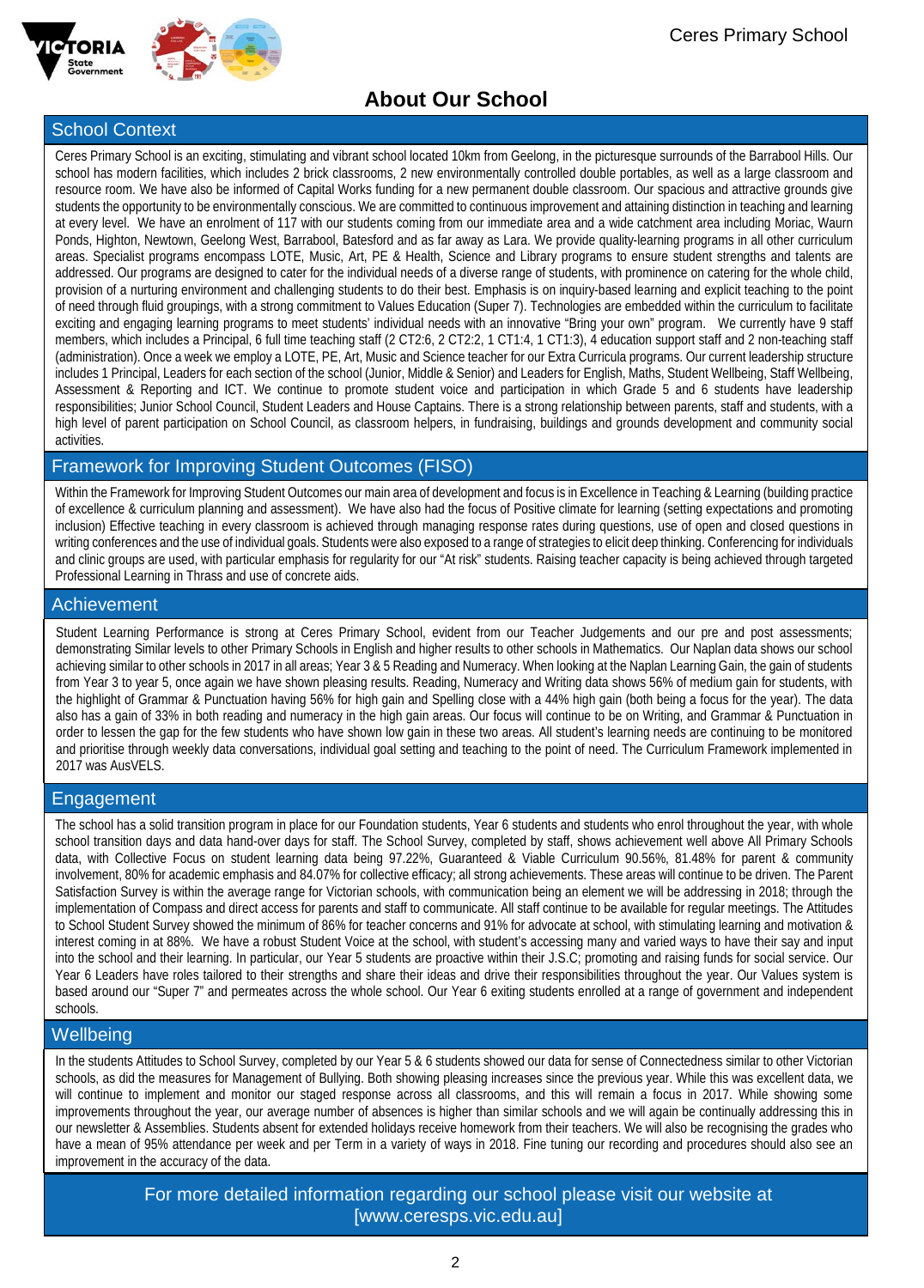The Government School Performance Summary provides an overview of how this school is contributing to the objectives of the Education State and how it compares to other Victorian Government schools.

All schools work in partnership with their school community to improve outcomes for children and young people. Sharing this information with parents and the wider school community helps to support community engagement in student learning, a key priority of the Framework for Improving Student Outcomes.

Members of the community can contact the school for an accessible version of these data tables if required.

| Key:<br>Range of results for the middle 60% of Victorian Government Primary Schools:<br>Results for this school: O Median of all Victorian Government Primary Schools:                                                                                                                                                                                           |   |     |         |     |      |     |
|------------------------------------------------------------------------------------------------------------------------------------------------------------------------------------------------------------------------------------------------------------------------------------------------------------------------------------------------------------------|---|-----|---------|-----|------|-----|
| <b>School Profile</b>                                                                                                                                                                                                                                                                                                                                            |   |     |         |     |      |     |
| <b>Enrolment Profile</b><br>A total of 117 students were enrolled at this school in 2017, 59 female and 58 male.<br>0 percent were EAL (English as an Additional Language) students and 0 percent ATSI (Aboriginal and Torres Strait Islander)<br>students.                                                                                                      |   |     |         |     |      |     |
| <b>Overall Socio-Economic Profile</b><br>Based on the school's Student Family Occupation and<br>Education index which takes into account parents'<br>occupations and education.                                                                                                                                                                                  |   | low | low-mid | mid | high |     |
| <b>Parent Satisfaction Summary</b><br>Measures the percent endorsement by parents on their<br>school satisfaction level, as reported in the annual Parent<br>Opinion Survey. The percent endorsement indicates the<br>percent of positive responses (agree or strongly agree).                                                                                   | 0 |     |         |     |      | 100 |
| <b>School Staff Survey</b><br>Measures the percent endorsement by staff on School<br>Climate, as reported in the annual School Staff Survey. The<br>percent endorsement indicates the percent of positive<br>responses (agree or strongly agree).<br>Data is suppressed for schools with three or less<br>respondents to the survey for confidentiality reasons. | 0 |     |         |     |      | 100 |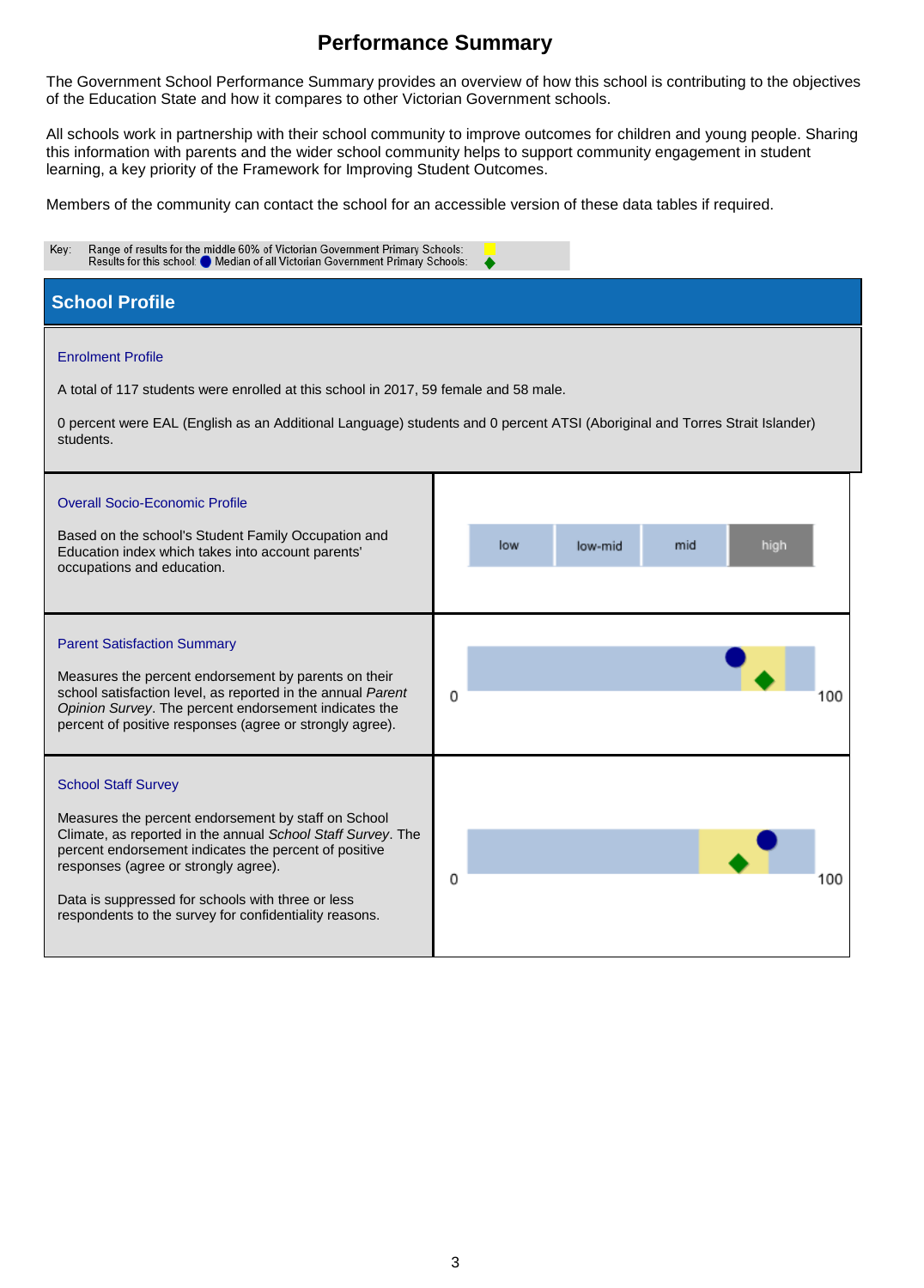

Range of results for the middle 60% of Victorian Government Primary Schools:<br>Results for this school: O Median of all Victorian Government Primary Schools: Key: Student Outcomes Student Outcomes **Achievement** Teacher Judgement of student achievement Percentage of students in Years Prep to 6 Results: English working at or above age expected Similar standards in:  $\mathbf 0$ • English • Mathematics For further details refer to *How to read the Annual Report.* Results: Mathematics  $\bullet$   $_{100}$ Higher  $\mathbf 0$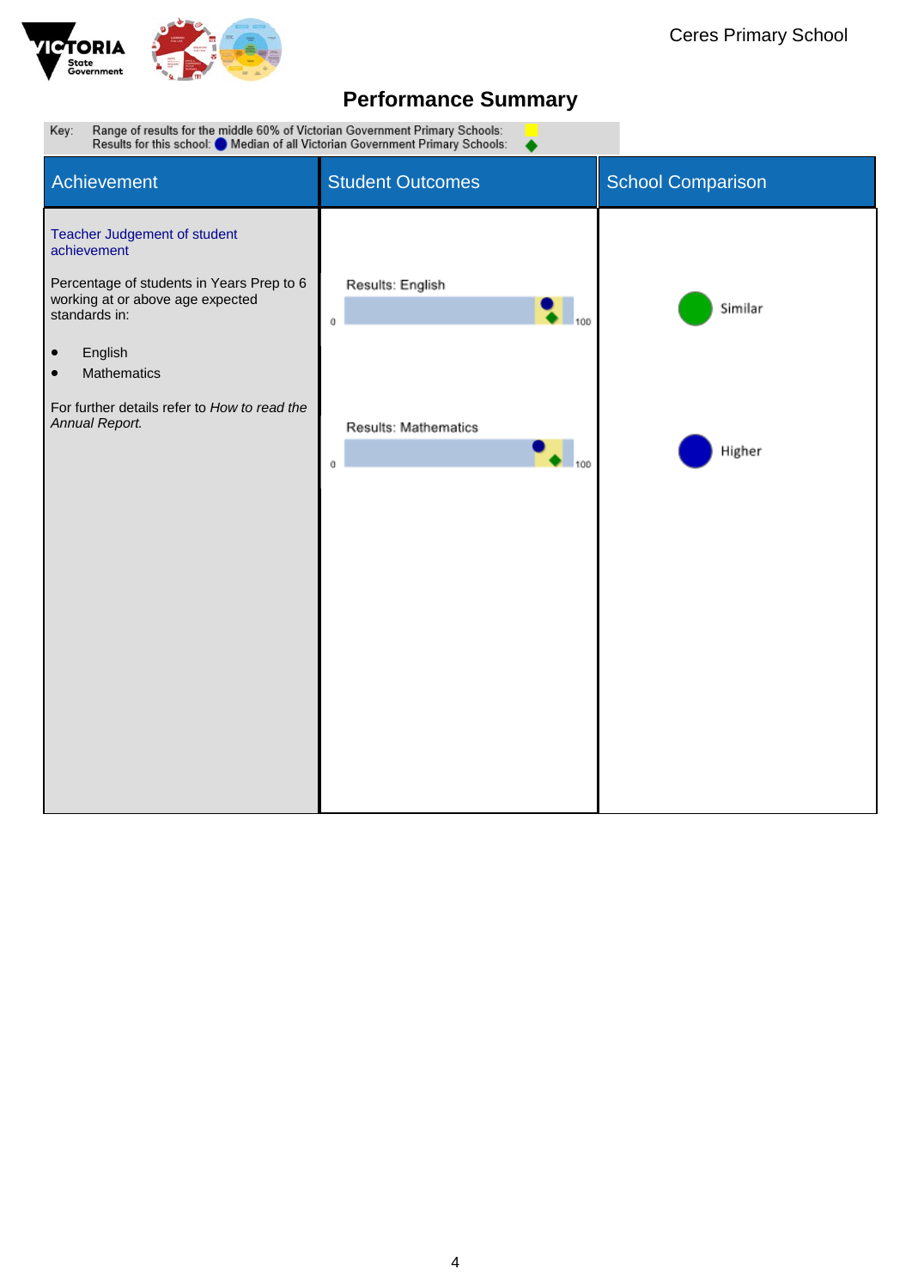

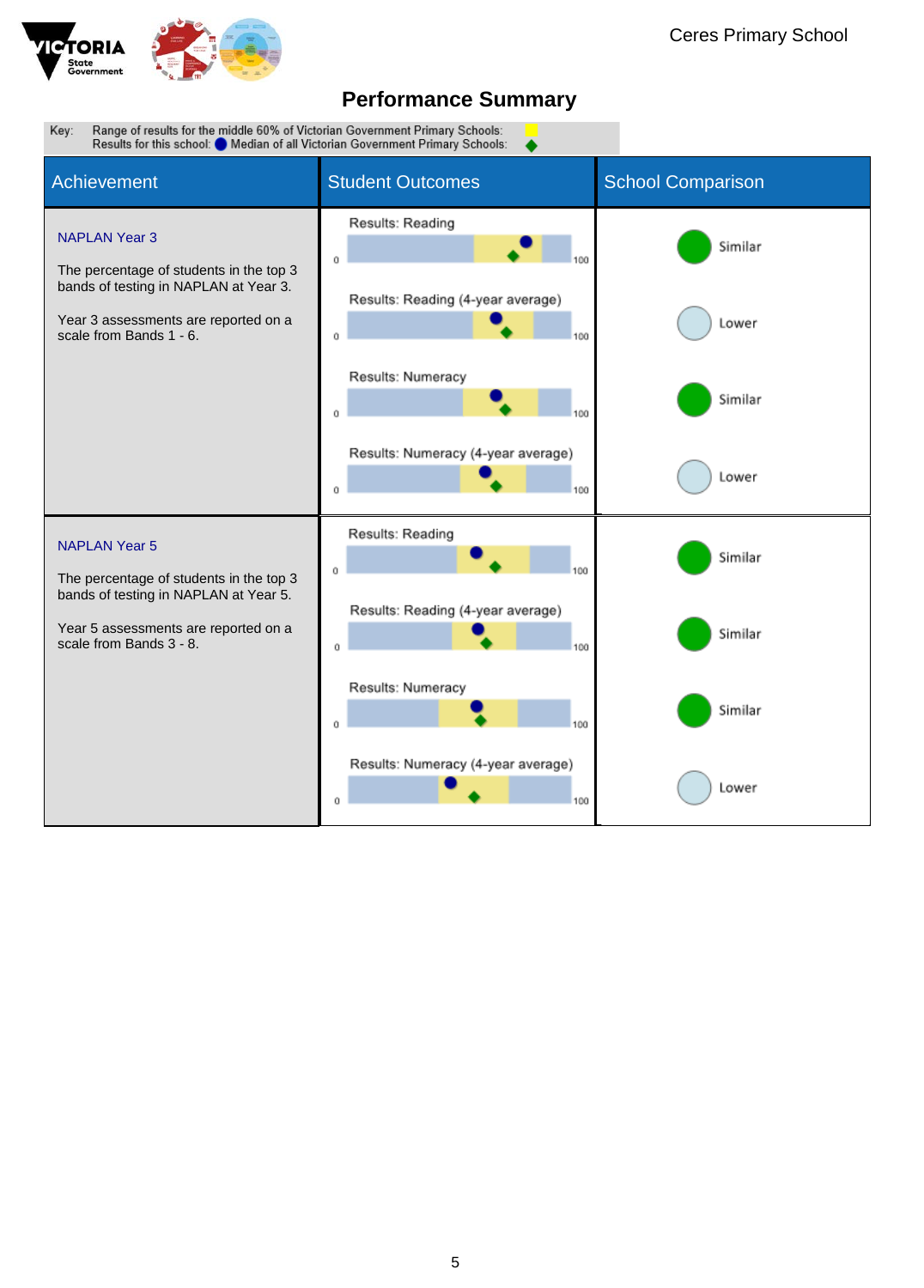

 $\bullet$ 

Range of results for the middle 60% of Victorian Government Primary Schools:<br>Results for this school: O Median of all Victorian Government Primary Schools: Key:

| <b>Achievement</b>                                                                                                                                                                                                                                                                                                                                                                                                                                                                                                                                                                 | <b>Student Outcomes</b>                                                                                                                                                                                                                                      | <b>School Comparison</b>                                      |
|------------------------------------------------------------------------------------------------------------------------------------------------------------------------------------------------------------------------------------------------------------------------------------------------------------------------------------------------------------------------------------------------------------------------------------------------------------------------------------------------------------------------------------------------------------------------------------|--------------------------------------------------------------------------------------------------------------------------------------------------------------------------------------------------------------------------------------------------------------|---------------------------------------------------------------|
| <b>NAPLAN Learning Gain</b><br>Year 3 - Year 5<br>Learning gain of students from Year 3 to<br>Year 5 in the following domains: Reading,<br>Numeracy, Writing, Spelling and<br>Grammar and Punctuation.<br>NAPLAN learning gain is determined by<br>comparing a student's current year result<br>to the results of all 'similar' Victorian<br>students (i.e. students in all sectors in the<br>same year level who had the same score<br>two years prior). If the current year result<br>is in the Top 25 percent, their gain level is<br>categorised as 'High'. Middle 50 percent, | Reading<br>33 %<br>56 %<br>11 %<br>Medium<br>High<br>Low<br><b>Numeracy</b><br>33 %<br>56 %<br>11 %<br>Medium<br>High<br>Low<br>Writing<br>56 %<br>22 %<br>22 %<br>Medium<br>High<br>Low<br><b>Spelling</b><br>44 %<br>44 %<br>11 %<br>Medium<br>High<br>Low | NAPLAN Learning Gain does not<br>require a School Comparison. |
| is 'Medium'. Bottom 25 percent, is 'Low'.                                                                                                                                                                                                                                                                                                                                                                                                                                                                                                                                          | <b>Grammar and Punctuation</b>                                                                                                                                                                                                                               |                                                               |
|                                                                                                                                                                                                                                                                                                                                                                                                                                                                                                                                                                                    | 56 %<br>22 %<br>22%<br>High<br>Medium<br>Low                                                                                                                                                                                                                 |                                                               |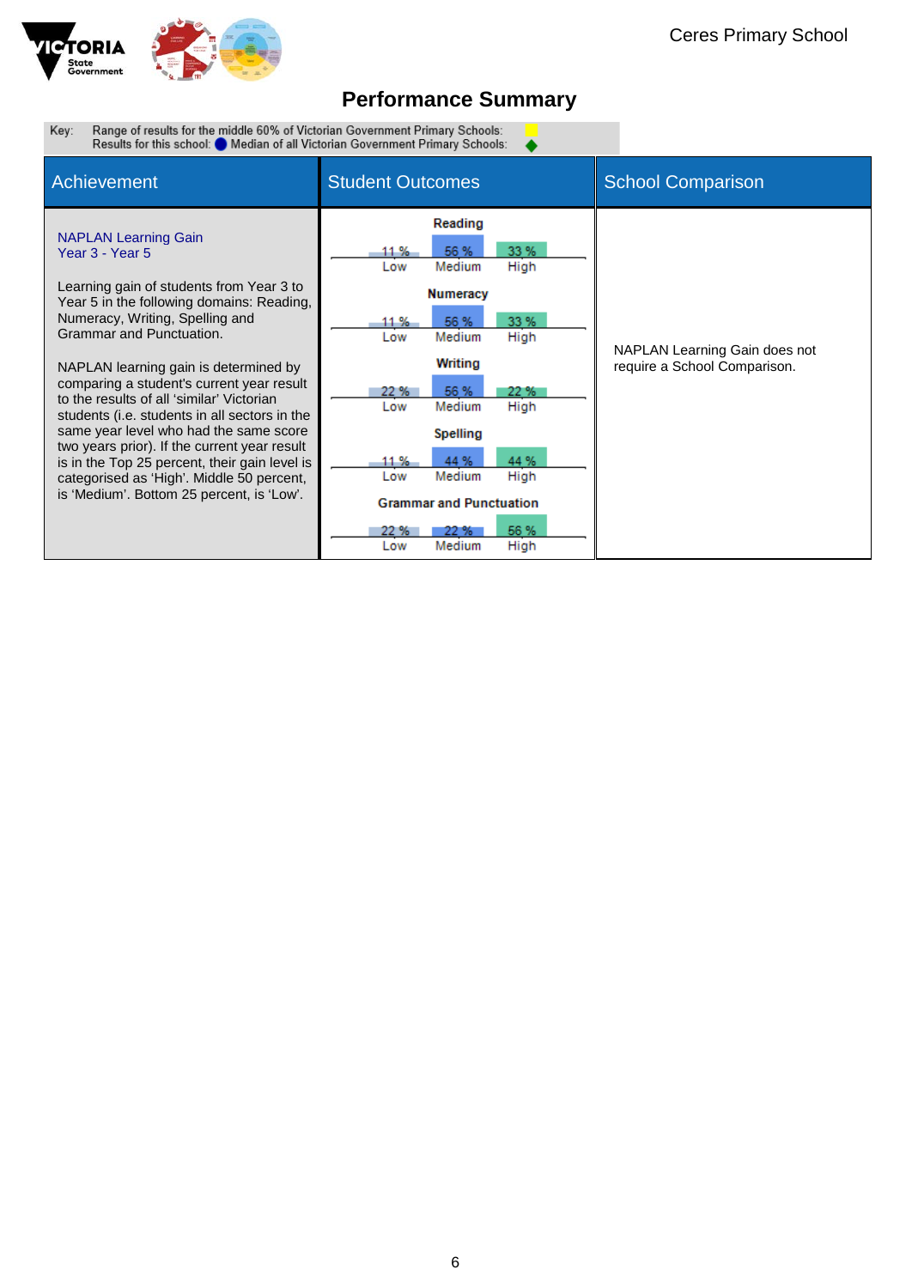

Range of results for the middle 60% of Victorian Government Primary Schools:<br>Results for this school: O Median of all Victorian Government Primary Schools: Key:  $\bullet$ 

| Engagement                                                                                                                                                                                                                                                                                                                                                                                                                                                                                                                                                        | <b>Student Outcomes</b>                                                                                                                          | <b>School Comparison</b> |
|-------------------------------------------------------------------------------------------------------------------------------------------------------------------------------------------------------------------------------------------------------------------------------------------------------------------------------------------------------------------------------------------------------------------------------------------------------------------------------------------------------------------------------------------------------------------|--------------------------------------------------------------------------------------------------------------------------------------------------|--------------------------|
| <b>Average Number of Student Absence Days</b><br>Average days absent per full time<br>equivalent (FTE) student per year.<br>Common reasons for non-attendance<br>include illness and extended family<br>holidays.<br>Absence from school can impact on<br>students' learning<br><b>School Comparison</b><br>A school comparison rating of 'Higher'<br>indicates this school records 'less'<br>absences than expected, given the<br>background characteristics of students. A<br>rating of 'Lower' indicates this school<br>records 'more' absences than expected. | Results: 2017<br>50<br>Few absences <------> Many absences<br>Results: 2014 - 2017 (4-year average)<br>60<br>Few absences <------> Many absences | Lower<br>Lower           |
| Average 2017 attendance rate by year<br>level:                                                                                                                                                                                                                                                                                                                                                                                                                                                                                                                    | Yr1<br>Yr <sub>2</sub><br>Yr3<br>Yr <sub>5</sub><br>Yr <sub>6</sub><br>Prep<br>Yr4                                                               |                          |
|                                                                                                                                                                                                                                                                                                                                                                                                                                                                                                                                                                   | 90 %<br>90 %<br>90 %<br>91 %<br>92 %<br>86 %<br>91 %                                                                                             |                          |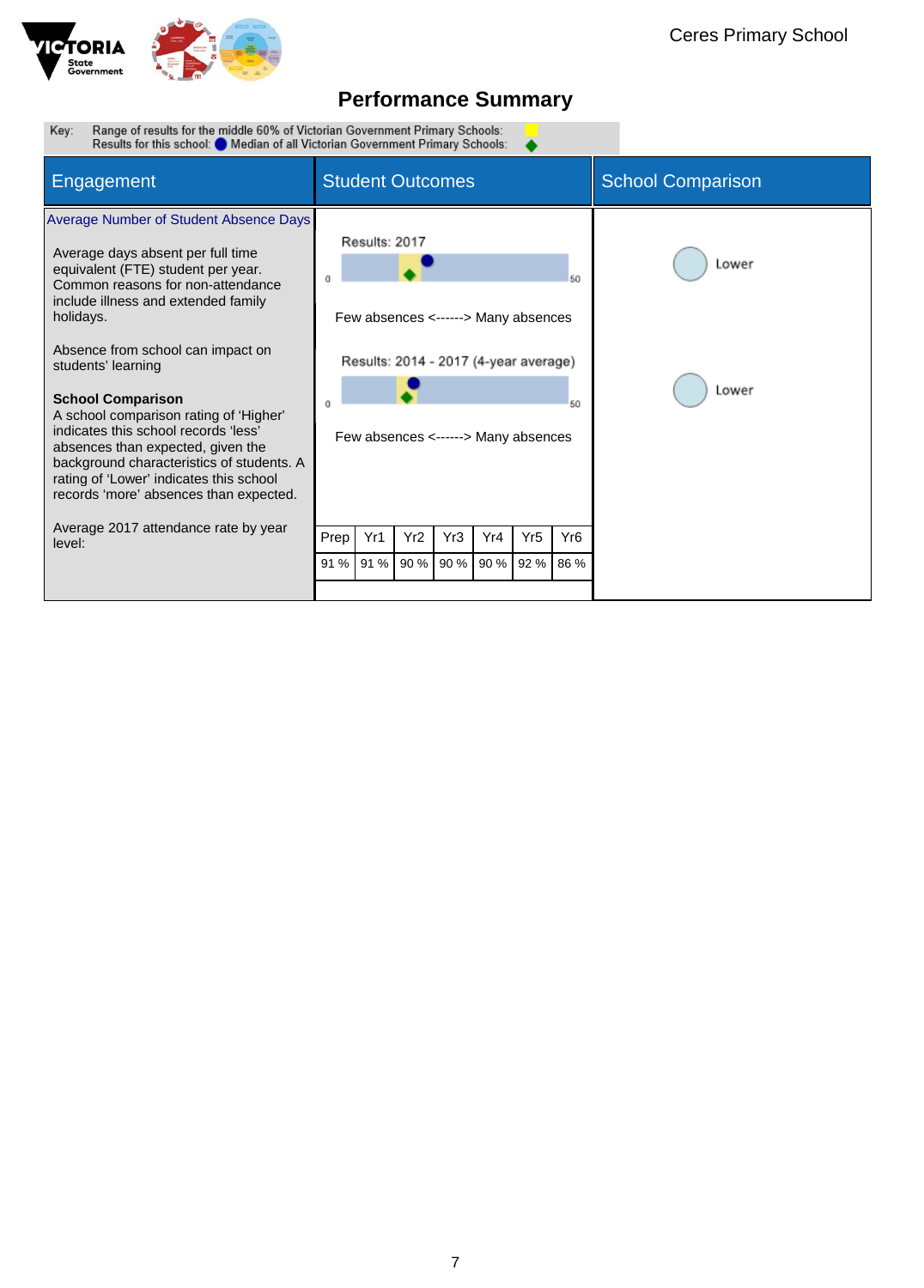

▲

Range of results for the middle 60% of Victorian Government Primary Schools:<br>Results for this school: O Median of all Victorian Government Primary Schools: Key:

| Wellbeing                                                                                                                                                                                                                                                                                                                                                                                   | <b>Student Outcomes</b> | <b>School Comparison</b> |
|---------------------------------------------------------------------------------------------------------------------------------------------------------------------------------------------------------------------------------------------------------------------------------------------------------------------------------------------------------------------------------------------|-------------------------|--------------------------|
| <b>Students Attitudes to School -</b><br><b>Sense of Connectedness</b><br>Measures the percent endorsement on<br>Sense of Connectedness factor, as<br>reported in the Attitudes to School Survey<br>completed annually by Victorian<br>Government school students in Years 4 to<br>12. The percent endorsement indicates<br>the percent of positive responses (agree<br>or strongly agree). | Results: 2017<br>Ō.     | Similar                  |
| <b>Students Attitudes to School -</b><br><b>Management of Bullying</b><br>Measures the percent endorsement on<br>Management of Bullying factor, as<br>reported in the Attitudes to School Survey<br>completed annually by Victorian<br>Government school students in Years 4 to<br>12. The percent endorsement indicates<br>the percent of positive responses (agree<br>or strongly agree). | Results: 2017<br>Ü      | Similar                  |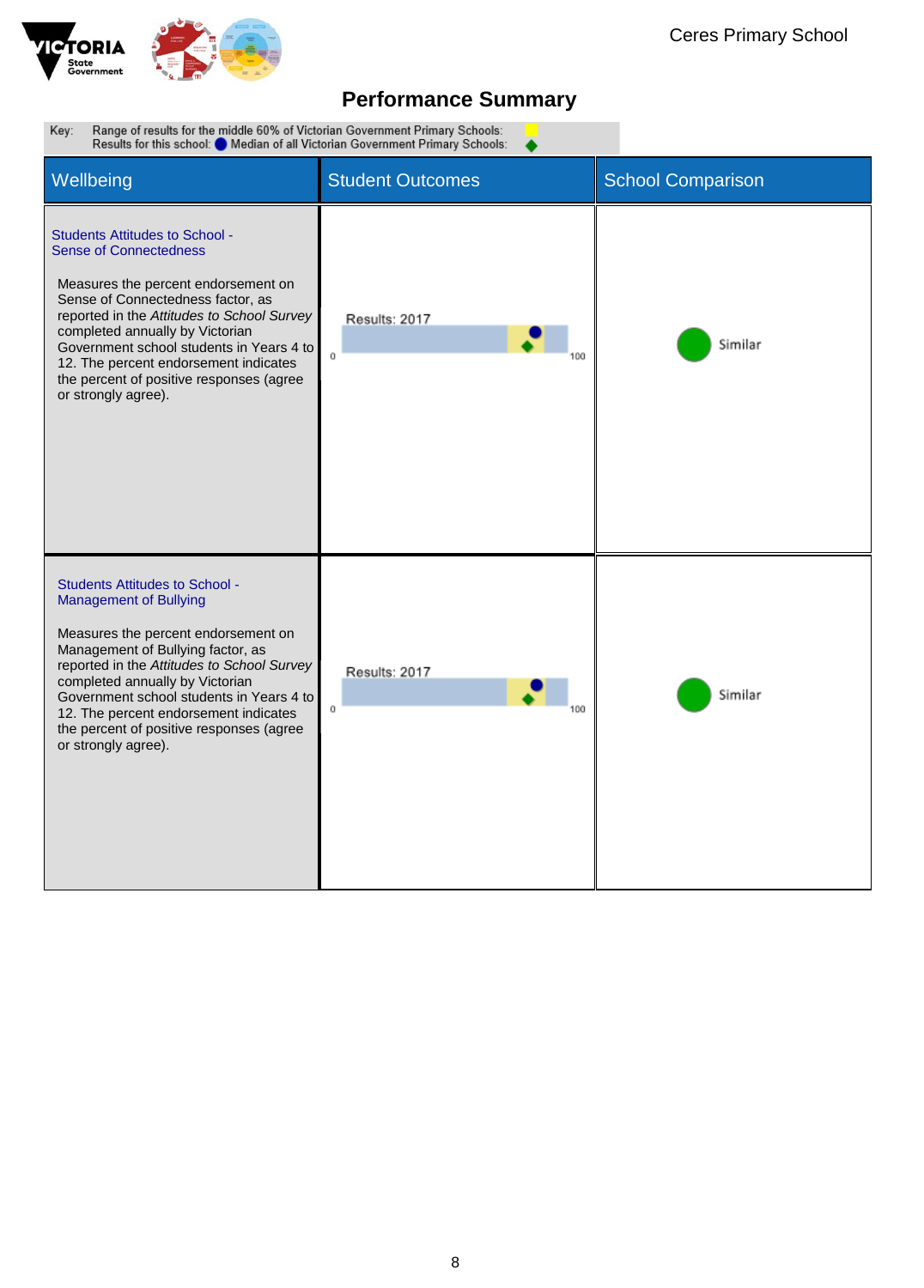



# How to read the Annual Report

#### **What does the** *About Our School* **section refer to?**

The About Our School page provides a brief background on the school, an outline of the school's performance over the year and plans for the future.

The 'School Context' describes the school's vision, values and purpose. Details include the school's geographic location, size and structure, social characteristics, enrolment characteristics and special programs.

The 'Framework for Improving Student Outcomes (FISO)' section includes the improvement initiatives the school has selected and the progress they have made towards achieving them.

#### **What does the** *Performance Summary* **section of this report refer to?**

The Performance Summary reports on data in three key areas:

#### **Achievement**

- student achievements in:
	- English and Mathematics for National Literacy and Numeracy tests (NAPLAN)
	- English and Mathematics for teacher judgements against the curriculum
	- all subjects for Victorian Certificate of Education (VCE) examinations (secondary schools)

#### **Engagement**

- student attendance and engagement at school
	- how many students leaving school go on to further studies or full-time work (secondary, P-12 and specialist schools)

#### **Wellbeing**

- Attitudes to School Survey (ATOSS)
	- Sense of connectedness
	- Management of Bullying

Results are displayed for the latest year, as well as the average of the last four years (where available).



#### **What does** *School Comparison* **refer to?**

The School Comparison is a way of comparing this school's performance to similar schools in Victoria.

The comparison measure takes into account the school's academic intake, the socio-economic background of students, the number of Aboriginal students, the number of non-English speaking and refugee students, the number of students with a disability and the size and location of the school.

The School Comparison shows that most schools are achieving results that are **'Similar'** to other schools with alike student backgrounds and characteristics. Some schools are doing exceptionally well and have **'Higher'** performance. Some schools have **'Lower'** performance than expected and receive targeted support to ensure that there is improvement.



More information on School Comparison performance measures can be found at: [http://www.education.vic.gov.au/school/parents/involve/](http://www.education.vic.gov.au/school/parents/involve/Pages/performance.aspx) [Pages/performance.aspx](http://www.education.vic.gov.au/school/parents/involve/Pages/performance.aspx)

#### **What does '***Data not available'* **mean?**

Some schools have too few students enrolled to provide data. There may be no students enrolled in some year levels so school comparisons are not possible.

New schools have only the latest year of data and no comparative data from previous years.

The Department also recognises unique circumstances in Specialist, Select Entry, English Language and Community Schools where school-to-school comparisons are not appropriate.

#### **What is the** *Victorian Curriculum***?**

The Victorian Curriculum F–10 sets out what every student should learn during their first 11 years of schooling. The curriculum is the common set of knowledge and skills required by students for life-long learning, social development and active and informed citizenship.

The curriculum has been developed to ensure that school subjects and their achievement standards enable continuous learning for all students, including students with disabilities.

The 'Towards Foundation Level Victorian Curriculum' is integrated directly into the curriculum and is referred to as 'Levels A to D'.

'Levels A to D' may be used for students with a disability or students who may have additional learning needs.

'Levels A to D' are not associated with any set age or year level that links chronological age to cognitive progress (i.e. there is no age expected standard of achievement for 'Levels A to D').